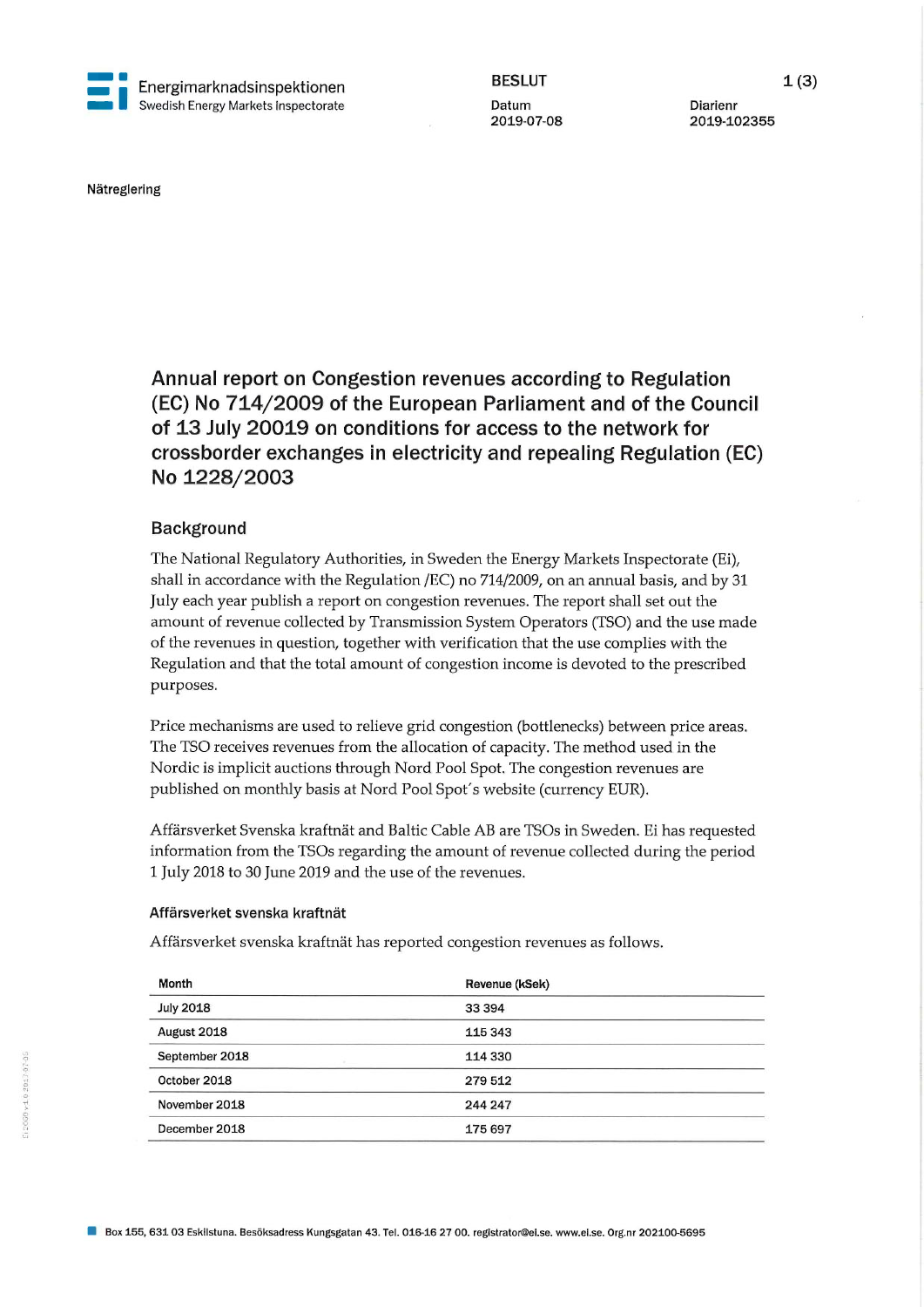

2019-102355

| January 2019      | 124 084 |  |
|-------------------|---------|--|
| February 2019     | 79 213  |  |
| <b>March 2019</b> | 91478   |  |
| April 2019        | 66313   |  |
| May 2019          | 126 765 |  |
| June 2019         | 370039  |  |
| <b>Total</b>      | 1820415 |  |

## Baltic Cable AB

Baltic Cable AB has reported congestion revenues as follows:

| Month             | Revenue (kSek) |  |
|-------------------|----------------|--|
| <b>July 2018</b>  | 5778           |  |
| August 2018       | 7992           |  |
| September 2018    | 19594          |  |
| October 2018      | 16450          |  |
| November 2018     | 9320           |  |
| December 2018     | 8413           |  |
| January 2019      | 6506           |  |
| February 2019     | 7576           |  |
| <b>March 2019</b> | 11618          |  |
| <b>April 2019</b> | 8984           |  |
| May 2019          | 8999           |  |
| June 2019         | 27 449         |  |
| Total             | 138 679        |  |

# The use of collected congestion revenues

#### Affärsverket Svenska kraftnät

According to Affärsverket svenska kraftnät, collected revenues has been used to guarantee the actual availability of the allocated capacity through counter trading and network investments with the purpose to maintain or increase interconnection capacities. If it is not possible to use all the congestion revenues for this purpose, the surplus will be placed on a separate account line until it can be spent accordingly to the regulation.

Ei can from the information presented by Affärsverket svenska kraftnät conclude that the use of the collected revenues complies with the Regulation. Ei has therefore not found any reason to further investigate Affärsverket svenska kraftnät's use of collected congestion revenues for the above-mentioned period.